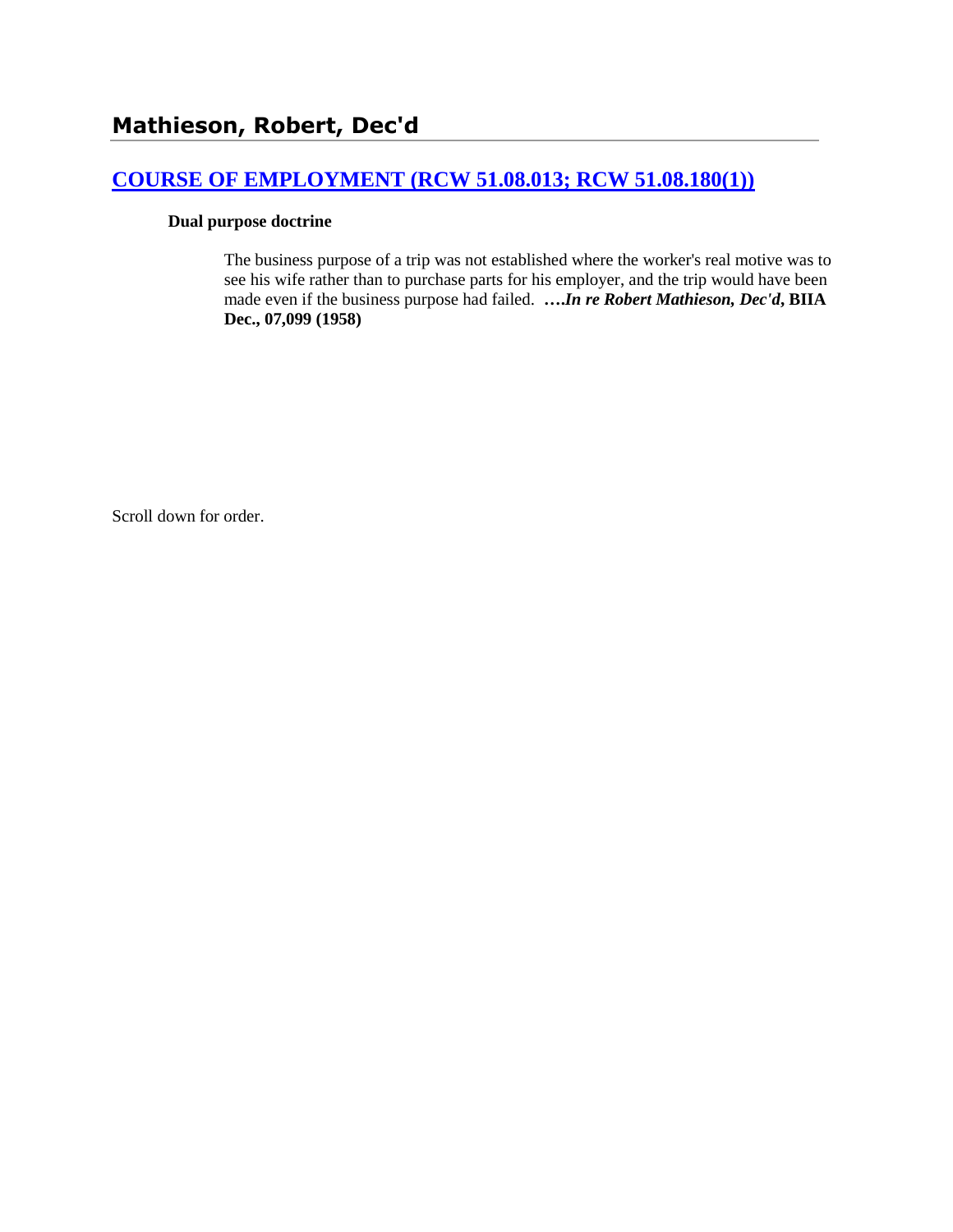#### **BEFORE THE BOARD OF INDUSTRIAL INSURANCE APPEALS STATE OF WASHINGTON**

**)**

**IN RE: ROBERT TWEEDY MATHIESON, DEC'D ) DOCKET NO. 7099**

**CLAIM NO. C-282842 ) DECISION AND ORDER**

APPEARANCES:

Petitioner, Olive Mathieson, Surviving Widow of Robert Tweedy Mathieson, Dec'd., by Davis, Trezon, Chastek and Lorenz, per Will Lorenz

Employer, Valley Construction Company, by Elliott, Lee, Carney and Thomas, per Millard Thomas and John McGilvery of counsel

Department of Labor and Industries, by The Attorney General, per James E. Nelson, Alfred J. Bianchi, and William J. Van Natter, Assistants

This is an appeal filed by the petitioner, Olive Mathieson, surviving widow of Robert Tweedy Mathieson, deceased, on March 15, 1956, from an order of the supervisor of industrial insurance dated January 24, 1956, denying the widow's application for a pension under the workmen's compensation act. **SUSTAINED**.

# **DECISION**

The petitioner, Olive Mathieson, surviving widow of Robert Tweedy Mathieson, deceased, filed a claim for a widow's pension with the department of labor and industries alleging her husband had been killed in an automobile accident near Cheney, Washington, on October 30, 1955, while in the employ of the Valley Construction Company of Spokane, Washington. On January 24, 1956, the supervisor of industrial insurance issued the following order:

> "WHEREAS Robert Tweedy Mathieson was fatally injured on October 30th, 1955 while enroute from his home in Spokane to his place of employment in the vicinity of Moses Lake and an investigation made in connection therewith has disclosed that the deceased was not in the course of his employment at the time he met his death.

> "THEREFORE IT IS ORDERED that the claim filed by Olive V. Mathieson, the surviving widow, be and the same is hereby rejected."

On March 15, 1956, the petitioner filed a notice of appeal to this board from the supervisor's order and on April 5, 1956, this board issued an order granting the appeal.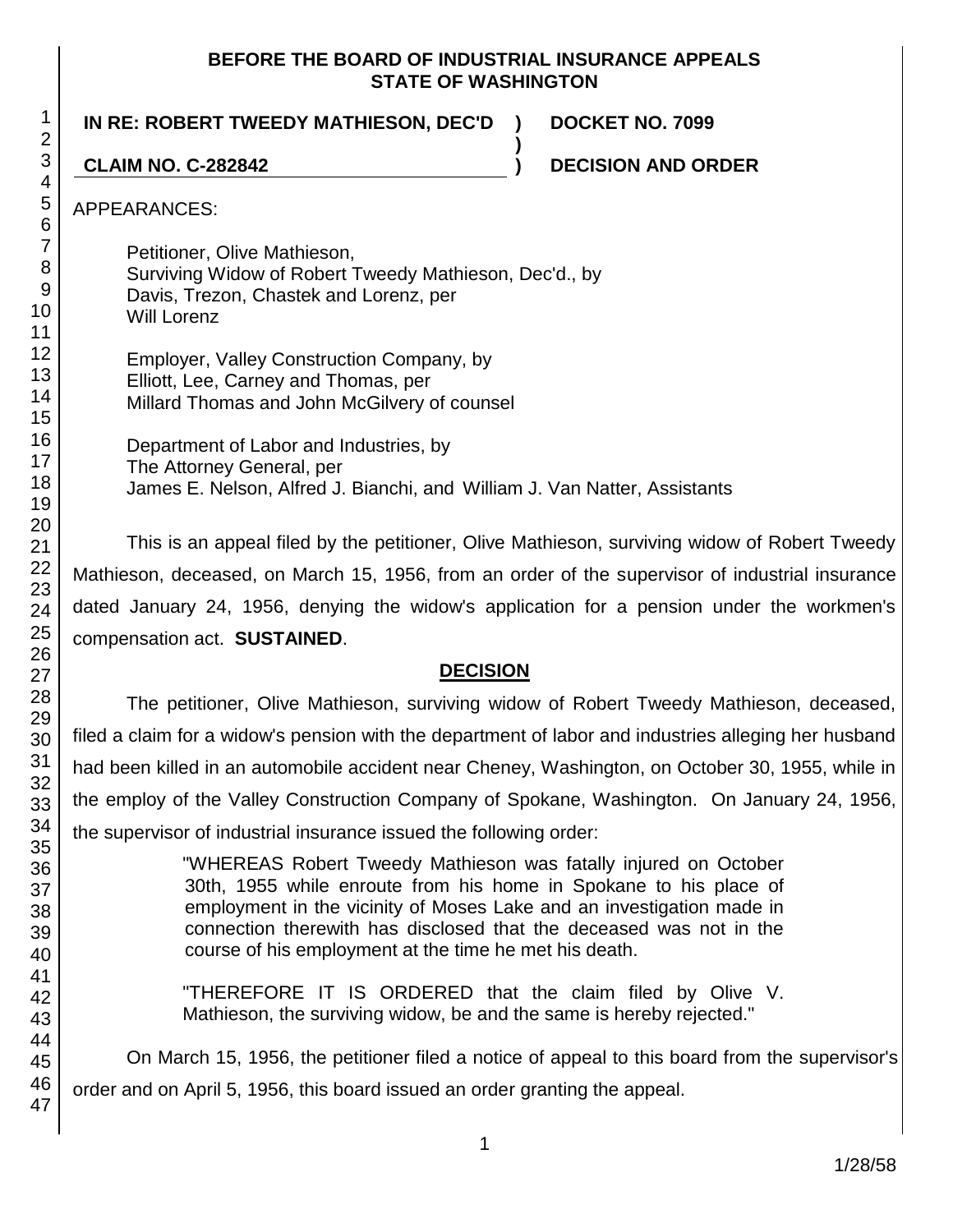At a hearing held in connection with this appeal, counsel for the department and the employer stated it was their contention that the petitioner was not entitled to relief under the workmen's compensation act for two reasons: (1) That the deceased was not in the course of his employment at the time he met his death; and, (2) that the deceased was killed during the commission of a crime (driving an automobile while under the influence of liquor).

At a board hearing, before any testimony was presented, all parties stipulated that the board could consider the following facts as part of the evidence in this appeal:

> "That Robert Tweedy Mathieson, whose home was South 104 Ralph Street, Spokane, Washington, was employed as a heavy duty mechanic by the Valley Construction Company, whose home office is 7722 Rainier Avenue, Seattle, Washington. Mr. Mathieson had been so employed by Valley Construction Company for approximately two years when on October 21, 1954 he was sent by his employer to work on a construction job near Moses Lake, Washington. While on the Moses Lake job, Mr. Mathieson worked and was paid on the basis of ten hours per day, Monday through Friday of each week; his work day running from 7:00 a.m. to 4:30 p.m. of each day.

> "Washington State Industrial Insurance premiums were paid by the Employer for all of Mr. Mathieson's payroll hours.

> "From the time he started on the Moses Lake job until his death on October 30, 1955, Mr. Mathieson returned to Spokane on each week end, with the exception of approximately two weekends when he remained at Moses Lake.

> "On every week end that he returned to Spokane, Mr. Mathieson was permitted by his employer to leave the job at Moses Lake around 1:30 p.m. on Friday afternoons to drive to Spokane, but his pay would continue until the end of the normal working day at 4:30 p.m. on each such Friday.

> "On some of these weekends, Mr. Mathieson purchased machinery parts in Spokane for his employer for the job at Moses Lake and would return such parts before the commencement of the regular working day on the following Monday. These parts were of a quantity that could be carried in his private passenger car.

> "On Friday, October 28, 1955, Mr. Mathieson was working on the Valley Construction Company job near Moses Lake in his capacity as a heavy duty mechanic. He was permitted to leave the job that day in Moses Lake at approximately 1:30 p.m. to drive to Spokane. His pay continued through the balance of the regular working day.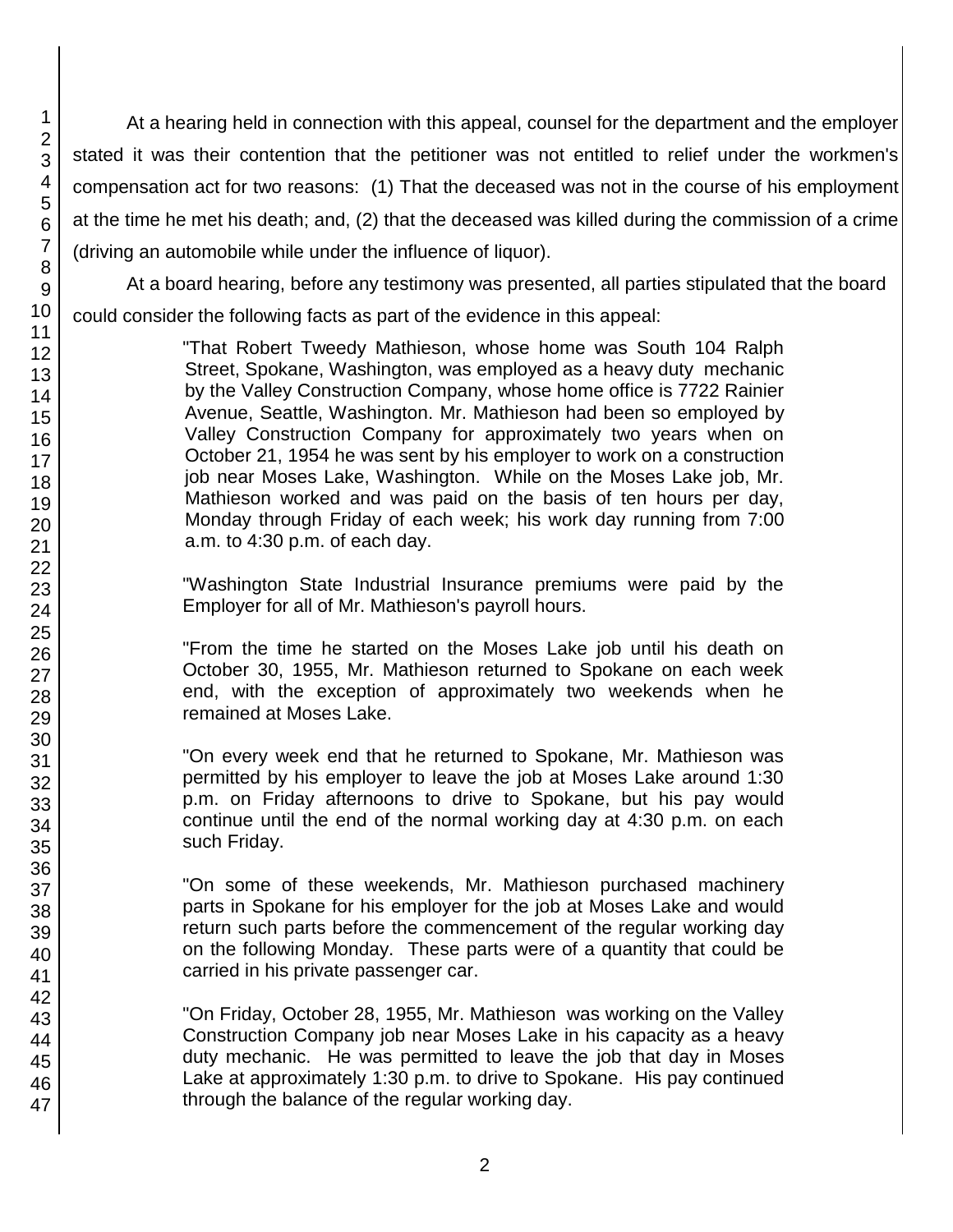42 44 45 developed mechanical trouble so he spent part of Saturday afternoon and Sunday trying to repair the auto but did not have the necessary parts to complete the job. Mr. Mathieson borrowed his stepson's auto, placed the parts and supplies for his employer in this auto so he could return them to the Moses Lake job at the time he started his work shift at 7:00 a.m. on Monday, October 31, 1955. "He left for Moses Lake from his home in Spokane around 4:30 to 5:00 p.m. Sunday, October 30, 1955. In so doing, and while driving south of Cheney, Washington, on U.S. Highway No. 10, Mr. Mathieson attempted to pass another auto and was killed in a head-on collision with an auto coming from the opposite direction. "Mr. Mathieson's body was removed from the wrecked auto and the wreck was towed to Cheney, Washington. "The following morning, Monday, October 31, 1955, the widow's son-inlaw, George Koeller, phoned from his home in Opportunity, Washington, to the Valley Construction Company in Moses Lake,to advise Mr. Mathieson had had an accident and he was requested by a representative of the Valley Construction Company to go to Cheney, remove the parts and supplies purchased for the employer from the wrecked auto and ship them immediately to Moses Lake. Thereupon Mr. Koeller drove to Cheney, secured the parts and supplies and shipped them express by a Greyhound bus at 11:55 a.m. that morning as requested by Valley Construction Company. The shipment consisted of two pieces of the above-described parts and supplies, weighing a total of 27 pounds." In addition to the foregoing stipulated facts, the parties presented evidence which establishes the following undisputed facts: Mr. and Mrs. Mathieson had maintained their home in Spokane continuously since 1949. Mrs. Mathieson did not move to Moses Lake with her husband because "I had the home to take care of," but she had an understanding with her husband that he would come home week-ends. He went home regularly every week-end (except the two week-ends referred to in the stipulation heretofore quoted when he had to work) regardless of whether or not there were any parts to be picked up on Spokane for his employer. Mr. Mathieson, his supervisor, Vincent Minice, and a mechanic, all lived together at Moses Lake. Mr. Minice and the mechanic left for

"The following day, Saturday, October 29, 1955, Mr. Mathieson purchased certain parts and supplies in Spokane, all of which were charged to the account of his employer, Valley Construction Company.

"On the same day, Saturday, October 29, 1955, Mr. Mathieson's auto

43

46 47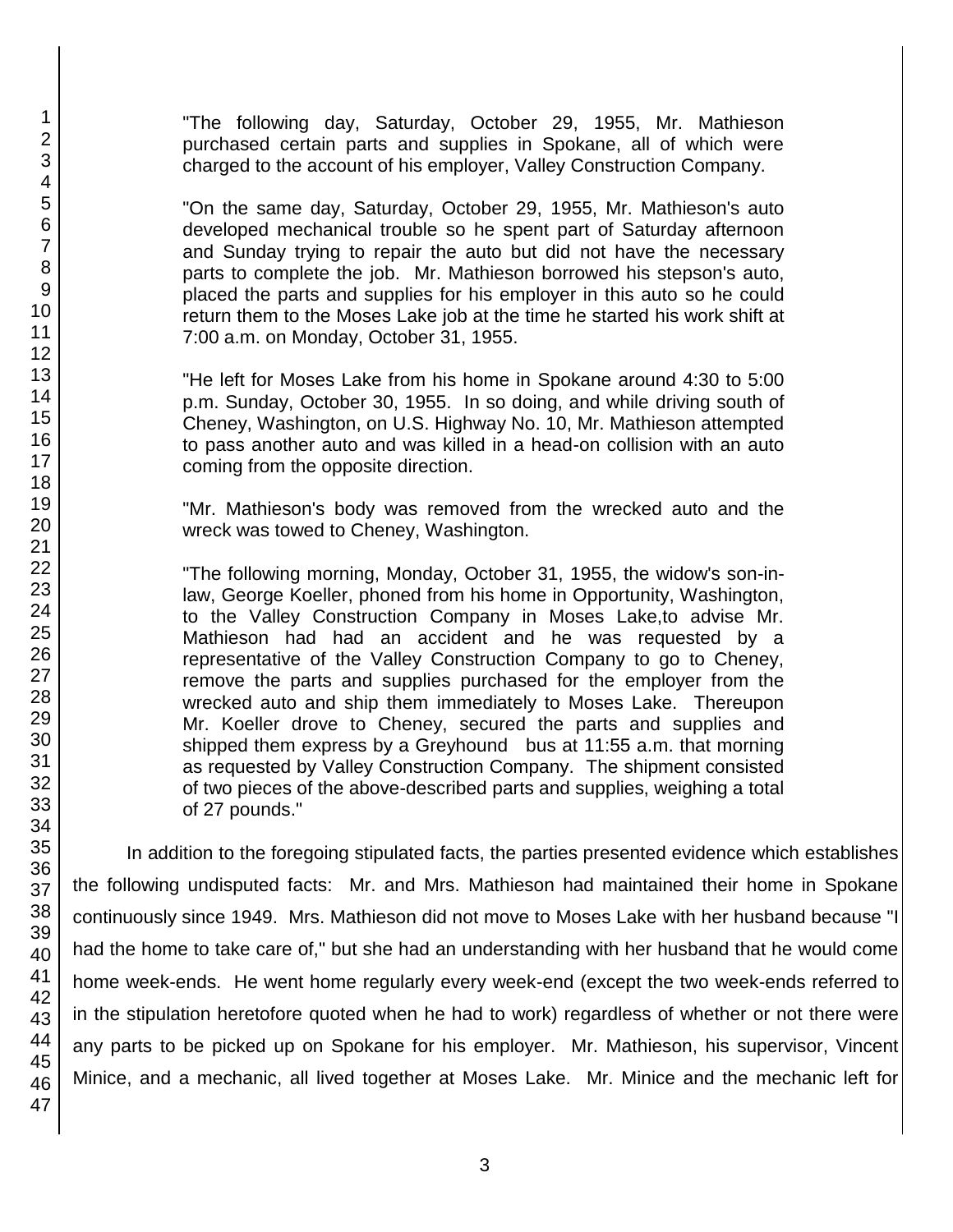Seattle every Friday shortly after noon and Mr. Minice authorized the deceased to leave at the same time to go to Spokane. Mr. Minice testified that he did not think the company had knowledge of the fact that he had authorized the deceased to take Friday afternoons off with pay and that this arrangement was not intended to compensate the deceased for occasionally picking up machinery parts in Spokane and that he was permitted to take Friday afternoons off whether or not he was to pick up any parts. He further testified that there was no emergency involved in connection with the parts Mr. Mathieson picked up on the week-end of his death, that the parts were not actually used until three or four weeks later, that, if the deceased had not been going to Spokane, the parts would have been shipped to the job site by bus or freight and that the deceased received no mileage for using his personal car nor was he paid for any work on Saturday or Sunday. The record further establishes that the deceased purchased machinery parts in Spokane for his employer on the following dates: December 10, 1954, December 24, 1954, January 8, 1955, February 4, 1955, February 5, 1955, August 20, 1955, August 26, 1955, September 10, 1955, September 16, 1955, September 23, 1955, September 24, 1955, September 29, 1955, October 14, 1955, October 22, 1955, and October 29, 1955. The cost of the parts purchased by the deceased on October 29, 1955, was \$7.66. At about dusk on the evening of October 30, 1955, the deceased was observed about two miles east of Cheney driving his car in an erratic manner in a westerly direction on U. S. Highway No. 10. He continued driving on U. S. Highway No. 10 in that manner to and through the city of Cheney. Less than a mile west of Cheney, the deceased, in passing another west-bound car, drove his car into the east-bound lane of traffic on U. S. Highway No. 10 where he collided "head on" with an east-bound car and sustained the injuries which resulted in his death. Empty beer bottles, an empty whiskey bottle and a partially filled bottle of whiskey were found in the deceased's car and an alcohol blood test made in connection with an autopsy performed on the deceased's body disclosed an alcoholic content of 00.280 percent. It was stipulated by the parties "that any individual showing an alcoholic content in the blood of 00.280 percent would be under and affected by the use of intoxicating liquor."

Assuming that the deceased workman's trip to Spokane on the week-end of his death furthered his employer's interest to some extent, at least, the fact remains that the motivating factor in his making the trip was clearly personal. Insofar as we have been able to determine our supreme court has never specifically considered the problem of dual purpose trips, although the court did state in the recent case of Luntz v. Department of Labor and Industries, 150 Wash. Dec. 261, that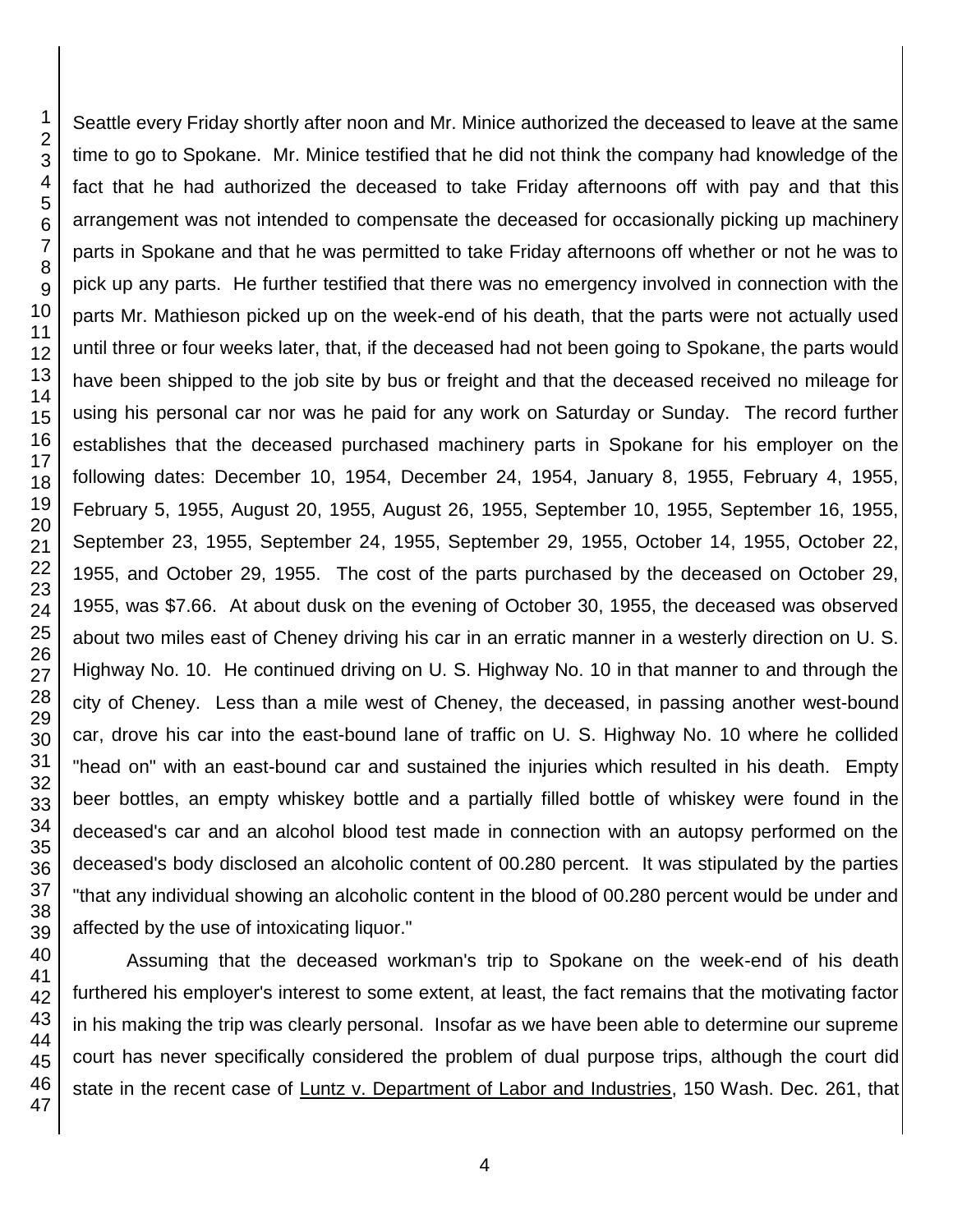the evidence in that case did not show that, in making a trip, "the employee was actuated to any extent by a purpose to serve the employer's business." (Emphasis added). In so stating, the court implied, at least, that the motivating influence in making the trip was an important factor in determining whether or not the workman was in the course of his employment. This is in line with the general rule with respect to dual purpose trips, which is stated as follows in Larson's Workmen's Compensation Law, Vol I, p. 240:

> "Injury during a trip which serves both a business and personal purpose is within the course of employment if the trip involves the performance of a service for the employer which would have caused the trip to be taken by someone even if it had not coincided with the personal journey. This principle applies to out-of-town trips, to trips to and from work, and to miscellaneous errands such as visits to bars and restaurants motivated in part by an intention to transact business."

A leading case illustrating the principle above quoted is Marks v. Gray, 251 N.Y. 90, 161 N.

E. 181, in which Judge Cardoza stated:

A servant in New York informs his master that he is going to spend a holiday in Philadelphia, or perhaps at a distant place, at San Francisco or at Paris. The master asks him while he is there to visit a delinquent debtor and demand payment of a debt. The trip to Philadelphia, the journey to San Francisco or to Paris, is not a part of the employment. A different question would arise if performance of the service were to occasion a detour, and in the course of such detour the injuries were suffered...

"We do not say that service to the employer must be the sole cause of the journey, but at least it must be a concurrent cause. To establish liability, the inference must be permissible that the trip would have been made though the private errand had been canceled...

The test in brief is this: If the work of the employee creates a necessity for travel, he is in the course of his employment though he is serving at the same time some purpose of his own. If, however, the work has had no part in creating the necessity for travel, if the journey would have gone forward though the business errand had been dropped, and would have been canceled upon failure of the private purpose, though the business errand was undone, the travel is then personal, and personal the risk."

In commenting on the above quoted "lucid" formula, Larson states (pages 243 & 244): "In Marks v. Gray, a plumber's helper who was going to drive to a neighboring town to meet his wife, was asked by his employer to fix some faucets there...a trifling job which would not in itself have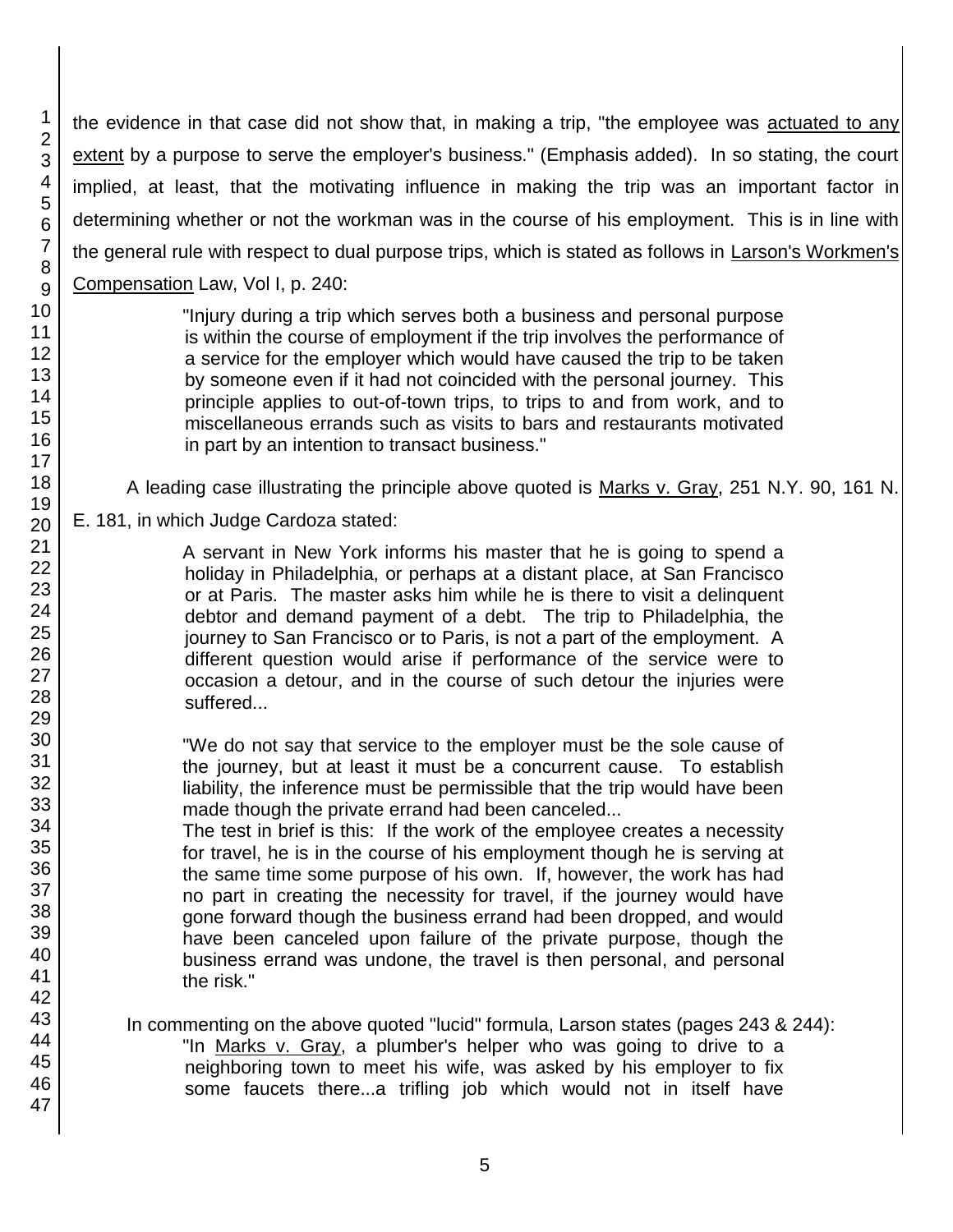occasioned the trip. In applying the test, Judge Cardozo concluded that, if at the last minute word had come that the faucets no longer needed fixing, the trip would nevertheless have gone forward, while if the necessity of meeting his wife had disappeared, the employee would not have made the trip to fix the faucets. Another leading case applying this test is Barrager v. Indus-trial Commission, 205 Wis. 550, 238 N. W. 368, 78 A.L.R. 679 in which a salesman, who was about to travel from Milwaukee to northern Wisconsin to bring back his family from a vacation trip, was asked by his employer to make two business calls along the route. He made the calls on his trip out, and also made one on his way back; then while on the regular route home he was involved in an accident. Compensation was denied in both cases, as it was also in Mandell's case, 322 Mass. 328, 77 N.E. 2d 308, in which the president of the employer corporation took a trip to Mexico with his wife at the expense of the corporation at a time when he was in poor health. While in Mexico, he acquired fifty dollars worth of goods for the corporation and a gastro-intestinal illness for himself, for which he sought compensation. The court concluded that the real motive for making the trip was claimant's health and not the purchase of fifty dollars worth of goods."

Included in the cases cited in Larson's Workmen's Compensation Law (1957 Cumulative Supplement) as following the test above discussed is the case of George T. Williams & Sons v. Coffey, (Ky.) 243 S. W. (2d) 661 [1957], which is almost identical with the case here under consideration. In that case, an employee left work about an hour early on Saturday, because the drilling had stopped due to bad valves. He was killed in an accident while rushing to a train for his normal trip home on week-ends. He was also to procure replacement parts for the drilling operation, but the court held he was not in the course of his employment and denied compensation.

Applying the rule in Marks v. Gray to the facts in this case, it is evident that the deceased's real motive in making the trip to Spokane was to spend the weekend with his wife and not to purchase \$7.66 worth of parts for his employer. If the necessity of purchasing the parts had disappeared, the deceased would have nevertheless made the trip to spend the week-end with his wife; while if the necessity of journeying to Spokane to see his wife had disappeared, the deceased would not have made the trip to purchase the parts. This is borne out by the fact that during the period of a little over one year that the deceased was employed on the Moses Lake job, he went to Spokane every weekend, with the exception of two week-ends, to see his wife, while he only purchased parts for his employer on fourteen week-ends. It is also borne out by the undisputed testimony of the deceased's supervisor that there was no emergency involved in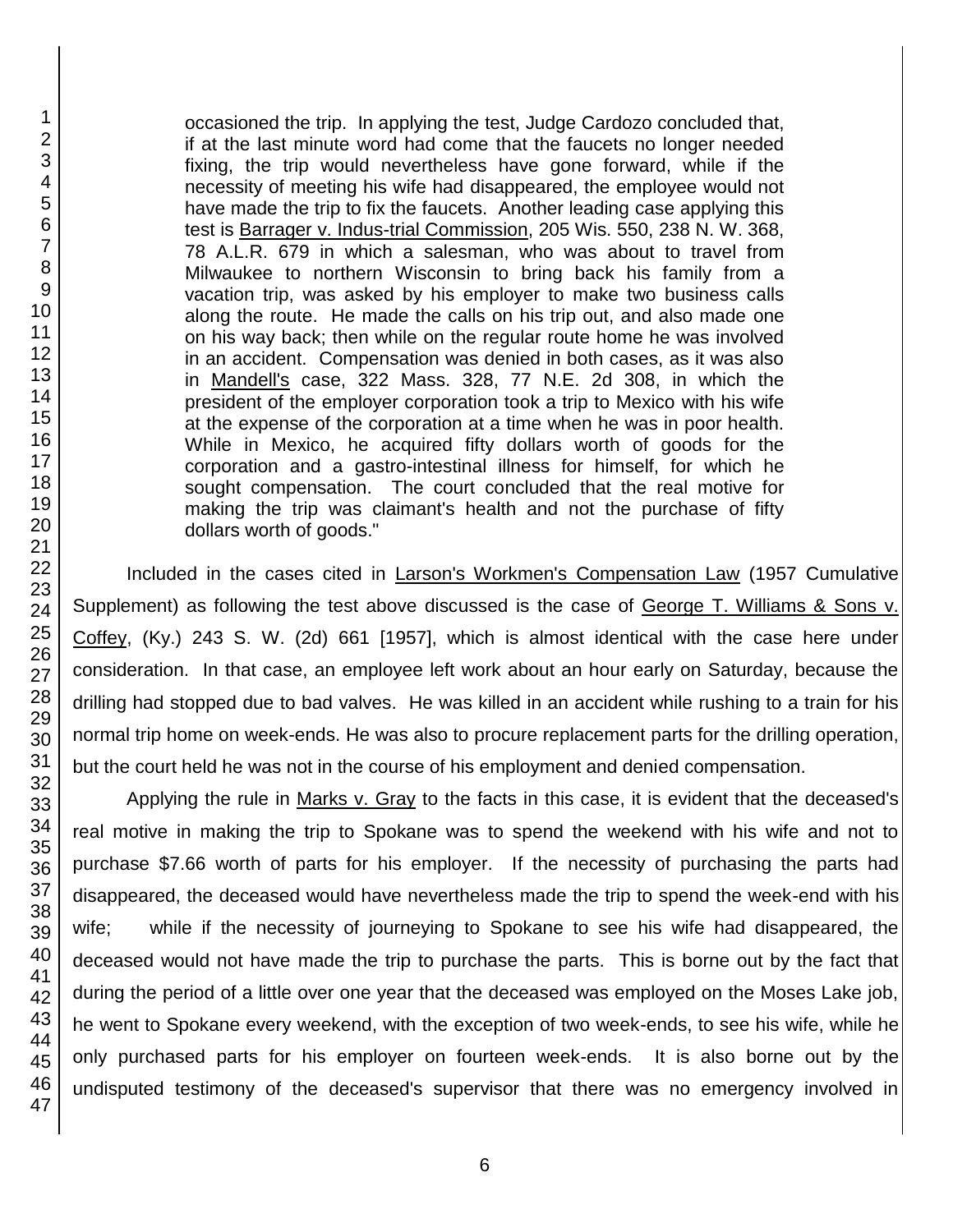obtaining the parts which Mr. Mathieson purchased on the week-end of his death and, if he had not been going to Spokane, the parts would have been ordered and shipped to Moses Lake by bus or freight. Furthermore, it is obvious that the employer would not have sent an employee to Spokane solely to buy \$7.66 worth of parts for which there was no immediate need. The board concludes therefore that the deceased was not in the course of his employment at the time of his death and that his widow's claim was properly rejected by the department.

Although the board is convinced that the petitioner's claim was properly rejected on the ground that the deceased was not in the course of his employment at the time of his death, the statute (R.C.W. 51.52.106) requires that the board's decision "shall contain findings and conclusions as to each contested issue of fact and law" and we will therefore consider the department's contention that the petitioner is not entitled to relief on the further ground that the deceased workman was engaged in the commission of a crime at the time of his death.

R.C.W. 51.32.020 provides that:

"If injury or death results to a workman from the deliberate intention of the workman himself to produce such injury or death, or while the workman is engaged in the attempt to commit, or the commission of a crime, neither the workman nor the widow, widower, child, or dependent of the workman shall receive any payment whatsoever out of the accident fund."

A "crime" is defined in R.C.W. 9.01.020 as follows:

"A crime is an act or omission forbidden by law and punishable upon conviction by death, imprisonment, fine or other penal discipline. Every crime which may be punished by death or by imprisonment in the state penitentiary is a felony. Every crime punishable by a fine of not more than two hundred and fifty dollars, or by imprisonment in a county jail for not more than ninety days, is a misdemeanor. Every other crime is a gross misdemeanor."

# R.C.W. 46.56.010 provides as follows:

"It is unlawful for any person who is under the influence of or affected by the use of intoxicating liquor or of any narcotic drug to drive or be in actual physical control of any vehicle upon the public highways.

"In any criminal prosecution for a violation of the provisions of this section relating to driving of vehicle while under the influence of intoxicating liquor, the amount of alcohol in the defendant's blood at the time alleged showed by chemical analysis of the defendant's blood,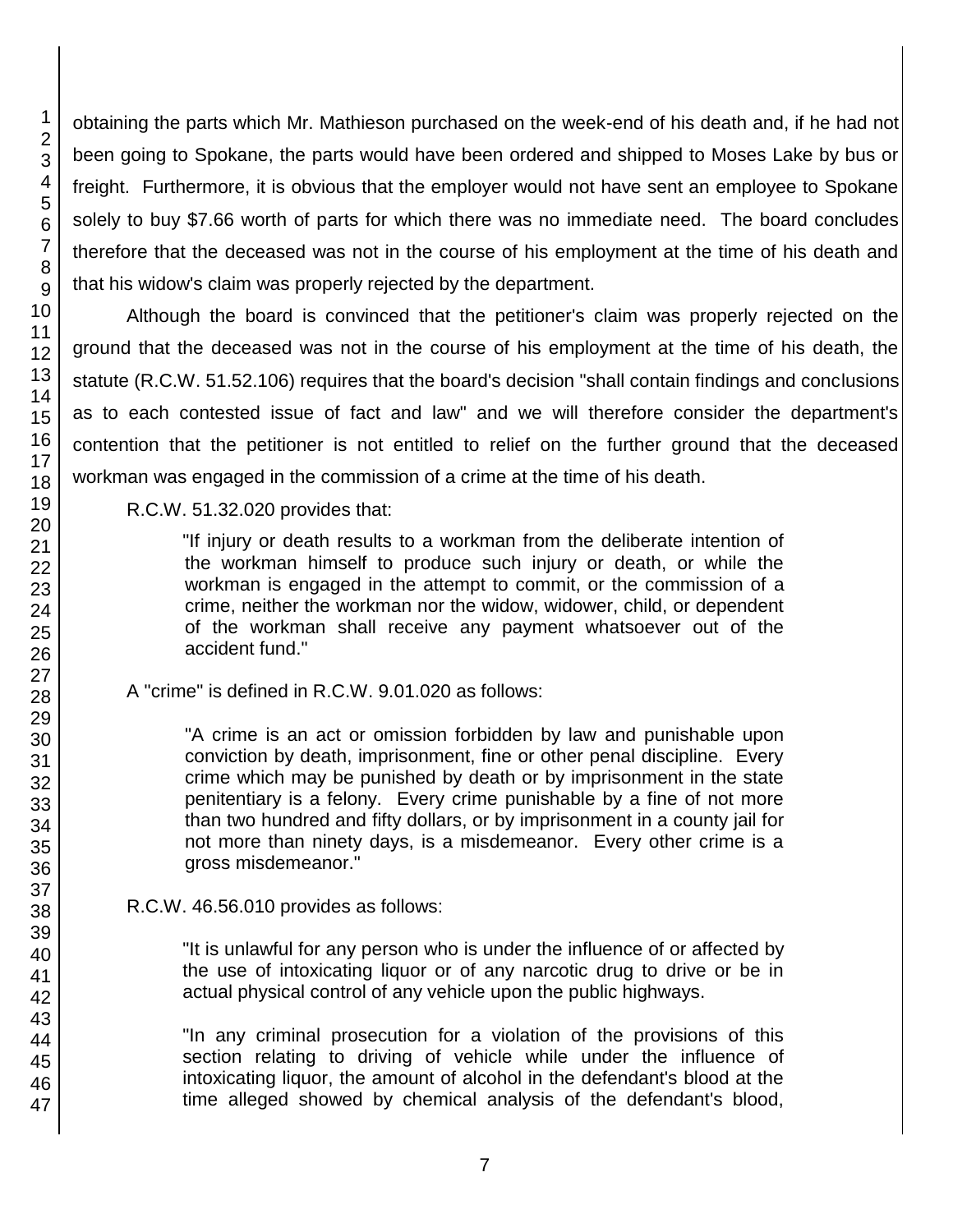urine, breath, or other bodily substance shall give rise to the following presumptions:...

"...If there was at that time 0.15 percent or more by weight of alcohol in the defendant's blood, it shall be presumed that the defendant was under the influence of intoxicating liquor.

"...Upon the first conviction of the violation of the provisions of this section the court shall impose a fine of not less than fifty dollars or more than five hundred dollars and not less than five days or more than one year in jail, and shall, in addition thereto, suspend the operator's license of such person for not less than thirty days...."

In a brief filed with the board, counsel for the widow conends that, in enacting R.C.W. 51.32.020, "It is patently obvious to us that the legislature was referring to crimes which are malum per se, such as felonies, and was not referring to misdemeanors, gross or otherwise, which are violations of the traffic code" and relies on the case of Van Riper v. Constitutional Government League, 1 Wn. (2d) 635 in support of that contention. In the board's opinion, the Van Riper case is not controlling on the issue here presented because, in that case, the court was interpreting a private insurance contract and not a statute. In that case the court held that the language of an insurance policy must be construed in its ordinary and popular sense and that standard definitions of the word "criminal" and "crime" would give a layman the impression that the word "criminal" refers to a "wicked or heinous act." The court in that case was attempting to determine the intention of the parties to a contract, while in this case we are concerned with the interpretation of a statue. The definition of a "crime" as contained in R.C.W. 9.01.020 has remained unchanged since adoption of the criminal code in 1909 (Laws of 1909, Ch. 249.Sec. 1). The provision excluding workmen who are injured while "engaged in the attempt to commit, or the commission of a crime" from coverage under the workmen's compensation act was inserted in the act in 1927 (Laws of 1927, Ch. 310, Sec. 5) and it must be assumed that, in using the word "crime" in that act, the legislature had in mind the statutory definition of crime as heretofore quoted. Our supreme court has held that "when the legislature uses term without defining it, if such term has a well-known meaning at common law, it will be presumed that the legislature used the word in the sense in which it was understood at common law." Northern Pacific Railway Company v. Henneford, 9 Wn. (2d) 18. At common law a crime is considered as "any act or omission which is forbidden by law, to which a punishment is annexed, and which the state prosecutes in its own name. The word 'crime' of itself, includes every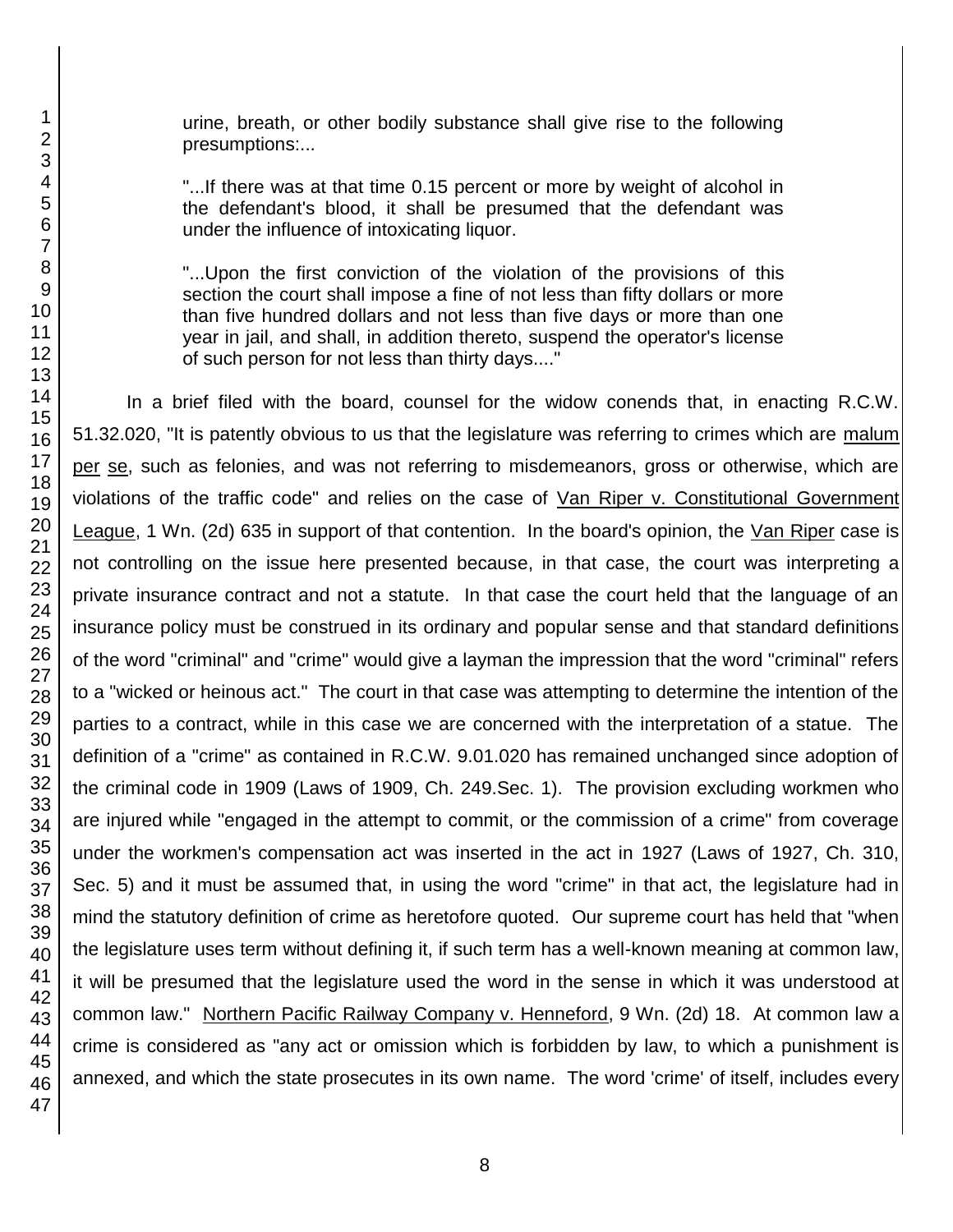offense from the highest to the lowest 'misdemeanors,' as well as treason and felony." 14 Am. Jur Criminal Law Sec. 2, p. 753. If it is to be presumed that the legislature used a word or term in the sense in which it was understood at common law, in the absence of a statutory definition, it would follow, a fortiori, that, if the word or term is defined by statute, it had in mind such statutory definition.

Driving a motor vehicle while under the influence of intoxicating liquor is a "crime" as defined in R.C.W. 9.01.020 and it is undisputed that the deceased in this case was driving a motor vehicle while under the influence of intoxicating liquor. It necessarily follows, therefore, that his widow is not entitled to benefits under the workmen's compensation act by reason of the provisions of R.C.W. 51.32.020.

## **FINDINGS OF FACT**

In view of the foregoing, and after reviewing the entire record herein, the board finds as follows:

- 1. The petitioner, Olive V. Mathieson, surviving widow of Robert Tweedy Mathieson, deceased, filed a claim for a widow's pension with the department of labor and industries alleging that her husband had been killed in an automobile accident near Cheney, Washington, on October 30, 1955, while in the course of his employment with the Valley Construction Company. On January 24, 1956, the supervisor of industrial insurance issued an order rejecting her claim for a pension. On March 15, 1956, the petitioner filed a notice of appeal to this board from the supervisor's order and on April 5, 1956, this board issued an order granting the appeal.
- 2. The deceased workman, Robert Tweedy Mathieson, sustained fatal injuries when the motor vehicle he was driving from Spokane, Washington, to Moses Lake, Washington, collided with another vehicle on U. S. Highway No. 10 near Cheney, Washington, at about 5:00 p.m. on October 30, 1955.
- 3. Mr. Mathieson had been employed by the Valley Construction Company as a mechanic's helper on a job at Moses Lake, from October 21, 1954, to the date of his death. During this period he maintained his home at Spokane, where his wife resided and he spent all but two of his week-ends at his home in Spokane. On approximately twelve of these week-ends prior to the week-end of his death, the deceased purchased machinery parts in Spokane for his employer and delivered the parts to the job site in Moses Lake in time to return to work on Monday morning.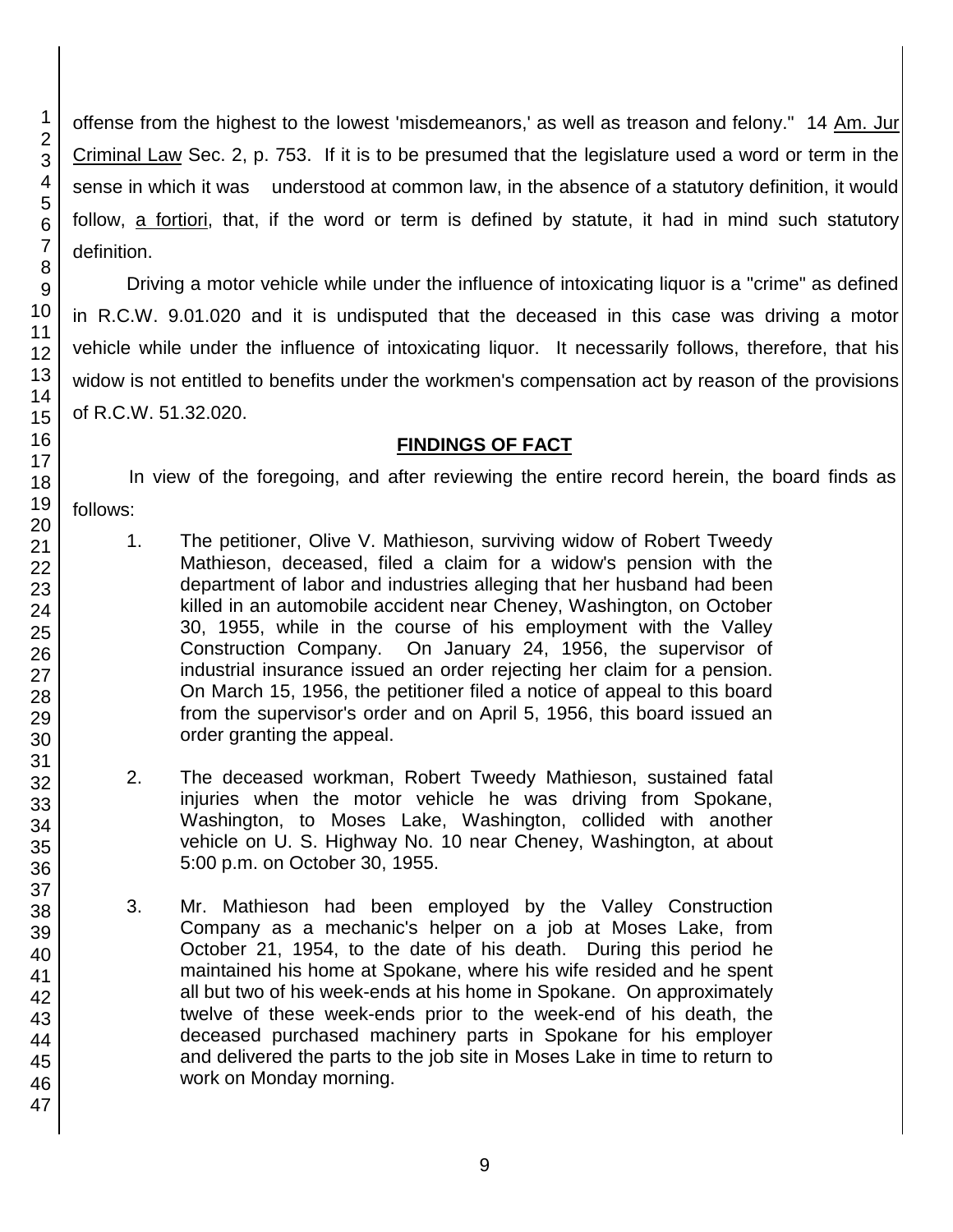- 4. On October 29, 1955, the deceased purchased parts in Spokane for his employer at a cost of \$7.66 and these parts were found in his vehicle after the accident on October 30, 1955. There was no emergency requiring immediate delivery of these parts and they were not actually used until three or four weeks later.
- 5. The deceased received no compensation for buying parts for his employer in Spokane and he received no compensation for use of his private automobile in driving from Moses Lake to Spokane and return.
- 6. In driving to Spokane on Friday, October 28, the deceased was actuated by purely personal motives; the purchase of parts for his employer was incidental and he would have made the trip to Spokane whether or not parts were to be purchased for the employer. Further, the employer would not have sent an employee to Spokane to purchase the parts if the deceased had not made the trip for personal reasons.
- 7. The deceased was under the influence of, and affected by, the use of intoxicating liquor at the time of his fatal accident.
- 8. The deceased was not in the course of his employment at the time of his fatal accident.

## **CONCLUSIONS OF LAW**

Based on the foregoing findings of fact, the board concludes:

- 1. This board has jurisdiction of the parties and subject matter of this appeal.
- 2. The deceased was not in the course of his employment at the time of his fatal injury on October 30, 1955.
- 3. At the time the claimant was killed in an automobile accident on October 30, 1955, he was engaged in a commission of a crime, namely, driving a vehicle upon the roads of this state while under the influence of liquor.
- 4. The order of the supervisor of industrial insurance dated January 24, 1956, from which this appeal was taken is correct and should be sustained.